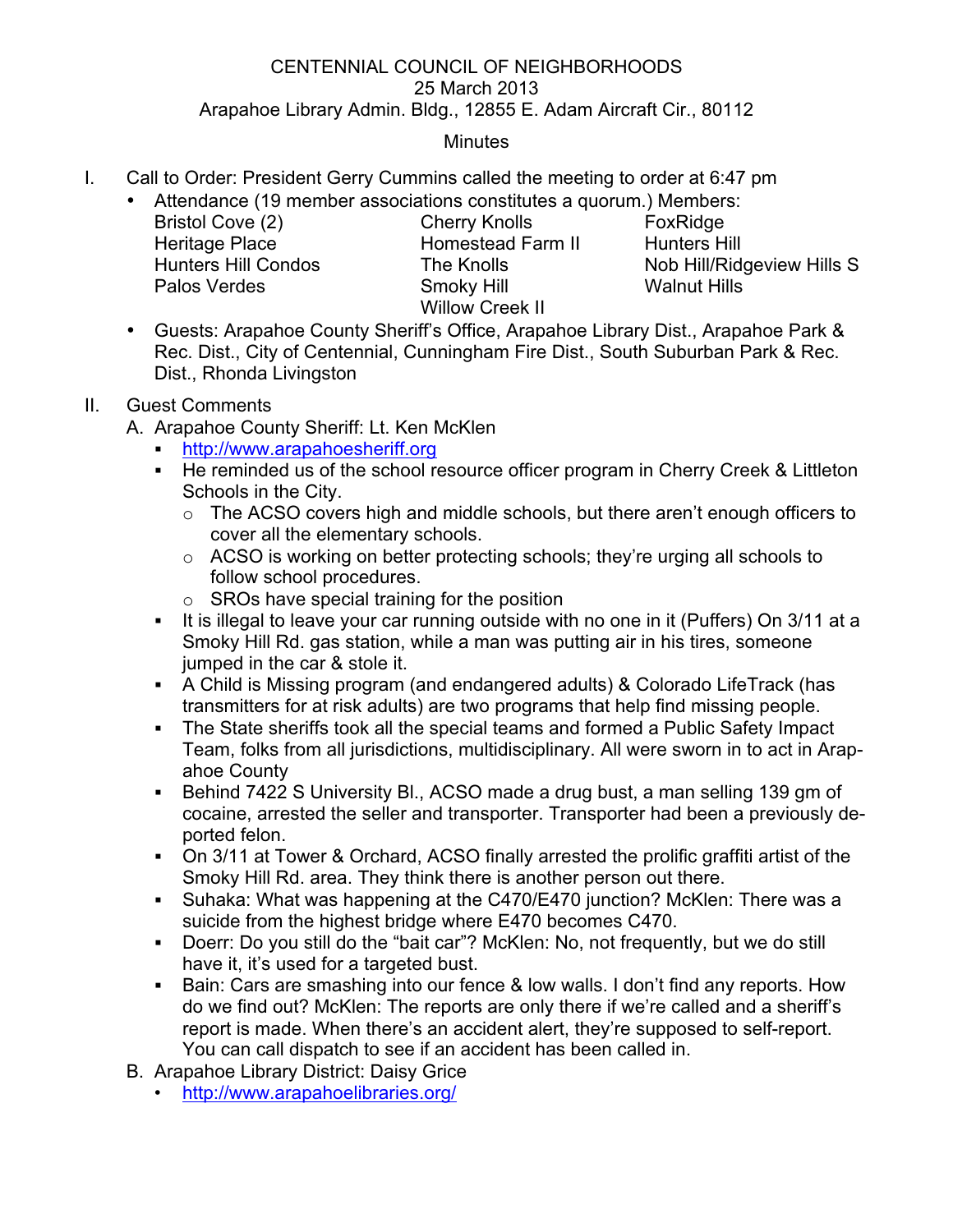- Andrew McCarthy will be making an author visit on 4/28. He'll be speaking at the Denver Marriott Tech Center. ALD will hold a Mix & Mingle party beforehand for \$20 per person. The talk has no fee, but you must register for it, limited seating.
- There will be 1 more planning session for the new Sheridan Lib.,  $4/17$ ,  $6 7:30 \text{pm}$ at Sheridan HS. The new facility should open in the spring of 2014.
- Nooks are now available for checkout.
- Database highlight: Legal Info Resource Ref. Center, full text publications & legal forms
- At Smoky Hill Lib, on 5/18, 1-4pm, ALD is sponsoring the Tour de Tech, a big tech fair with vendors & staff showing off what's available. The purpose is to promote the new media studio at Smoky Hill. This is a no sales environment to see new tech.
- C. Arapahoe Park & Rec District: Delos Searle, Asst. District Manager
	- http://www.aprd.org
	- Searle thanked the ACSO for catching the graffiti artist. That man was also doing damage at the Trails Rec. Center.
	- In April, APRD will be having a sale on punches; buy 40 punches gets 5 free.
	- Spring Creek & Piney Creek Hollow Parks are opening shortly. Pray for rain!
	- The APRD will be holding their Easter Egg Hunt this weekend, rescheduled from last weekend.
	- Fit Physical Therapy will be coming to the Trails Rec. Center starting 4/15. See the website for more information.
	- 10% off youth or team fitness classes, coupon expires 3/31 and is available on the website.
	- The APRD program brochure is available on the website
- D. Fire Districts: Jerry Rhodes, Chief, Cunningham Fire District.
	- http://www.cfpd.org, http://www.littletongov.org/fire, http://www.southmetro.org
	- Cunningham Fire:
		- o The new incoming Board president is C.J. Whelan. Bill Packard is a new Board member.
		- $\circ$  Honoring Neighborhood Heroes honored a citizen that alerted residents to their house being on fire. A warmer for their dogs in the garage started it. Neighborhood banded together to help the family.
		- $\circ$  The 2012Annual Report & 2013 budget are on the website; transparency is a part of their accreditation.
		- $\circ$  The Station 63 project is well underway and they're planning a rededicate for 6/22 at 10 am. There will be an EMS open house at the same time.
		- $\circ$  4 new firefighters are in training at the West Metro academy. Littleton and South Metro also has firefighters in the same academy.
		- o The District is preparing for the upcoming health care and health insurance reform. The Cunningham record for "door to stent" time is 23 min.,  $1<sup>st</sup>$  place.
	- Littleton Fire:
		- o The joint study for service with Englewood is done. It'll be published shortly.
		- o There's a new engine in service at Station 11, and a new medic unit at Station 13.
	- South Metro:
		- $\circ$  Their budget in on the website.
		- o The board meeting has been moved to later this week.
	- Did you change the batteries in your smoke alarms?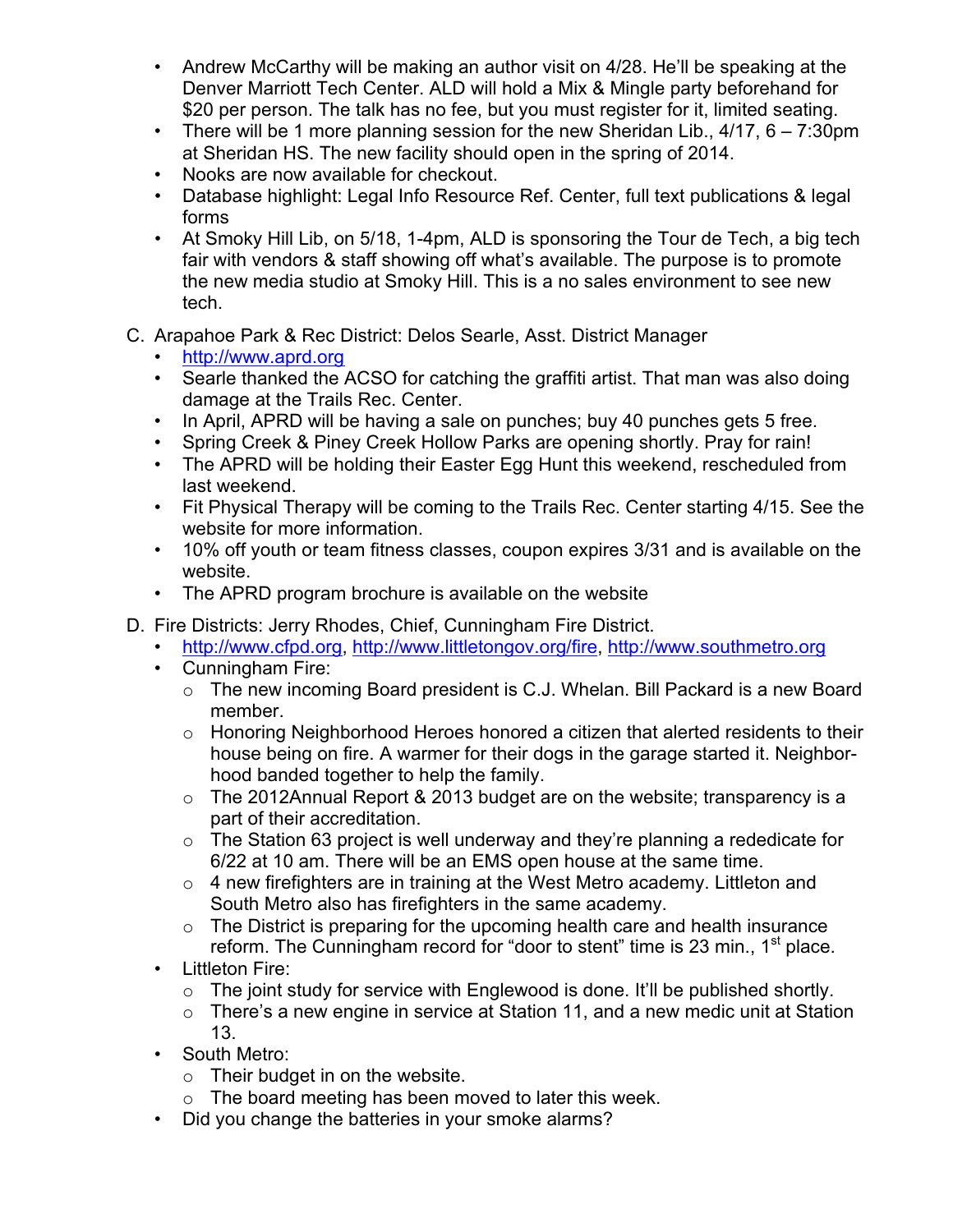- Fear: Which detector is the best? Rhodes: The best is a combo ionization/photoelectric is the one should have, but not in the kitchen where ionization is better.
- Be safe, put the fire departments out of business.
- E. South Suburban Park & Rec District: Teresa Cope
	- http://www.SSPR.org
	- The Summer Adventure pass goes on sale 4/8. It's for all outdoor pools & rec. centers. If you purchase by 5/6, you get bunch of free admission passes.
	- Lots of good coupons for April are available on the website.
	- SSPRD is discounting, by 10%, passes, pampering services, and personal training.
	- AT the end of April, SSPRD will be holding Showtime on Ice: Peter Pan, info is on the website.
	- There will be a floral design class at Goodson, 4/25, \$40. See the website for online registration.
- F. Centennial Open Space Advisory Board, Mark Gotto: No report
- G. City of Centennial, Laura Hoeppner
	- http://www.centennialcolorado.com
	- The State of our City luncheon will take place 4/11 at the Embassy Suites. Checkin begins t 11 am. Tickets are \$40.
	- Centennial Center Park has been entered in DRCOG's LiveWorkPlay competition. Vote early and often. www3.drcog.org/LiveWorkPlay/Form/Vote
	- Youth Commission is accepting applications for their Youth Achievement Awards: \$1000 for a Centennial high school senior, \$500 for younger high schoolers.
	- There will be a District 3 meeting on 4/16 at the City office, 6:30 pm, and a District 1 meeting on 4/22 at Southglenn Library.
	- Gotto: Are there more complaints by neighbors about snow not being shoveled? Is Snow Hero working?
	- Hollanda: Someone is now shoveling the south side of Dry Creek Rd. by Bristol Cove. Hoeppner: Monty Sedlak, City staff has said that they're plowing some sidewalks in bad areas.

## III. CenCON Business

- A. President's report, Gerry Cummins:
	- She briefly went over the Dept. of Regulatory Agency's packet that she and Suhaka brought back from their meeting on 3/6 about the HOA Information & Resource Center.
	- The City and CAI have put together our HOA roundtable event, for 4/25. See the attached flyer. It will include a free supper for all registrants. Wayne Reed, Deputy City Manager pulled CAI & CenCON together to decide what workshops would be offered. Schlatter: Will this be beneficial to civic associations? Bain: Yes and try to get as many of your board members to attend.
	- Bill Fulk, Arapahoe Highlands representative, has resigned from CenCON.
- B. Secretary, Andrea Suhaka
	- We still do not have a quorum. However, our bylaws state that once the motion has been made at the previous meeting, only half of the quorum number is needed to pass it. The motion to approve the revised Jan. minutes was made at the Feb. meeting and was brought forward to this meeting. The motion was made, seconded, and passed unanimously this time. (Doerr/Gotto).